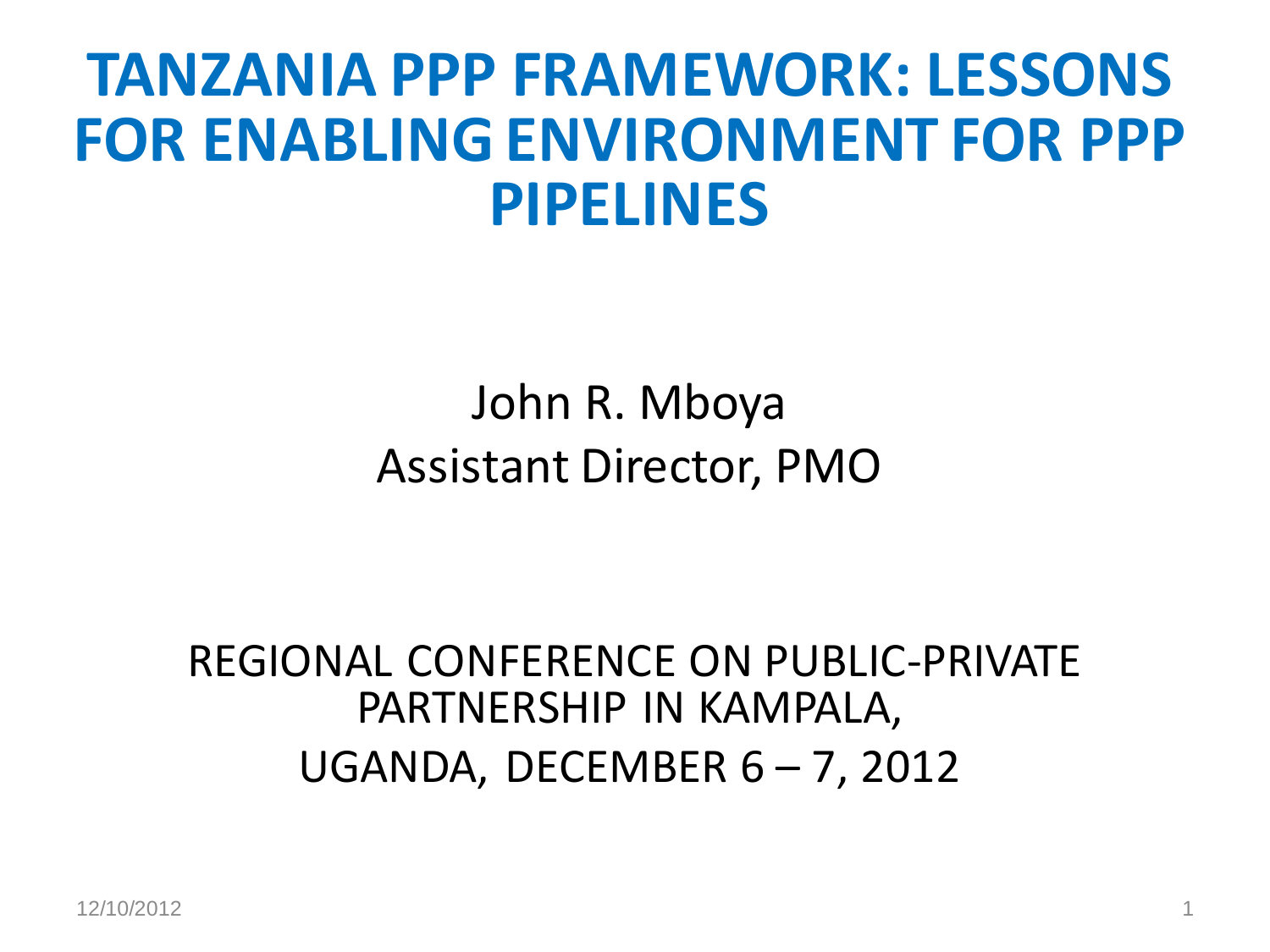## **Outline**

- **Overview**
- **PPP Success Factors**
- **PPP Experience in Tanzania**
- Tanzania PPP Framework
- **PPP Pipelines**
- **Prospects for Future**
- Conclusion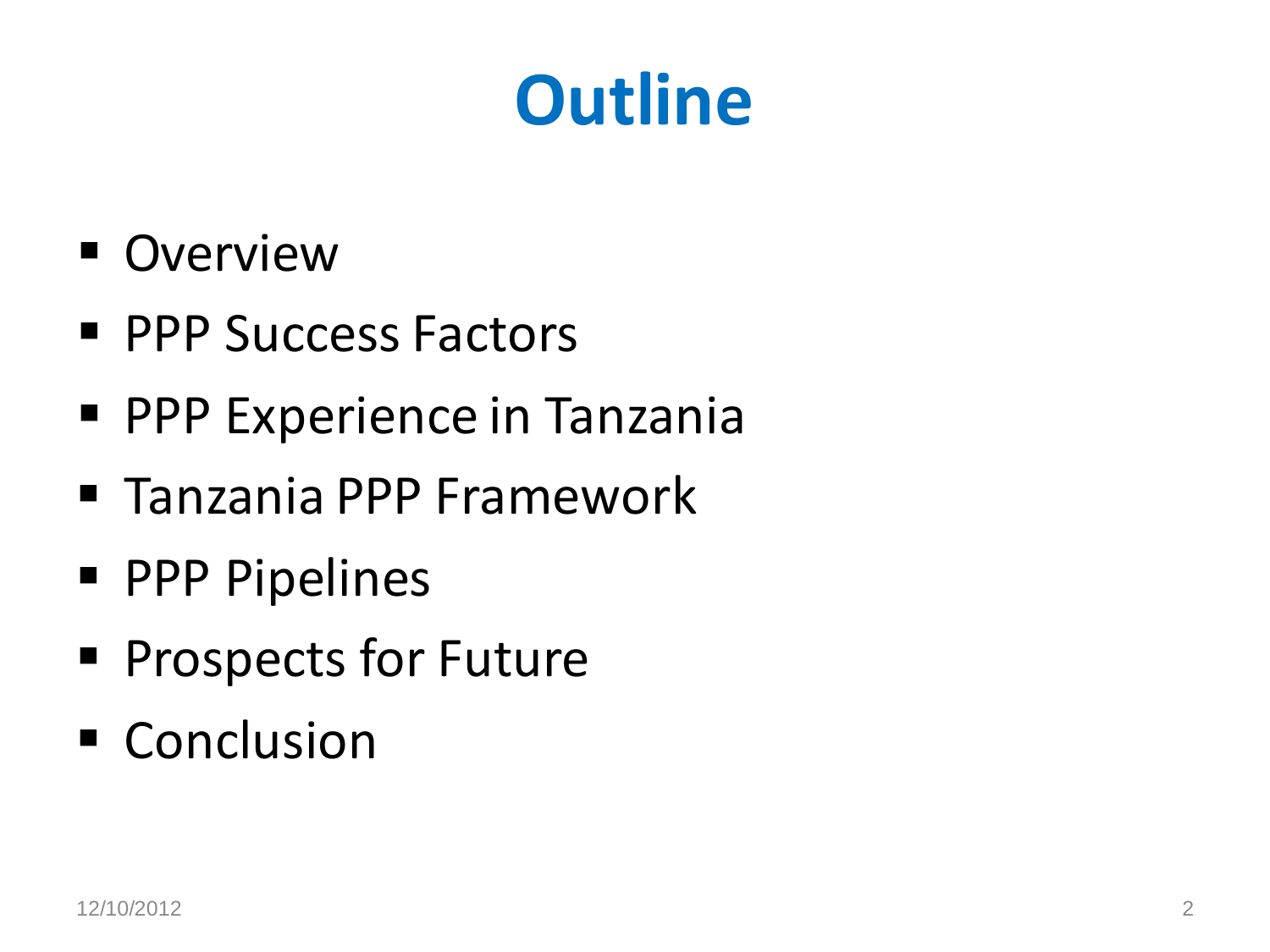### **Overview**

According to Tanzania PPP Policy (2009):

- Public Private Partnerships (PPPs) are viable means to address constraints of financing, management and maintenance of public goods and services.
- PPPs can enable the Government to fulfil its responsibilities in efficient delivery of socio-economic goods and services by ensuring efficiency, effectiveness, accountability, quality and outreach of services.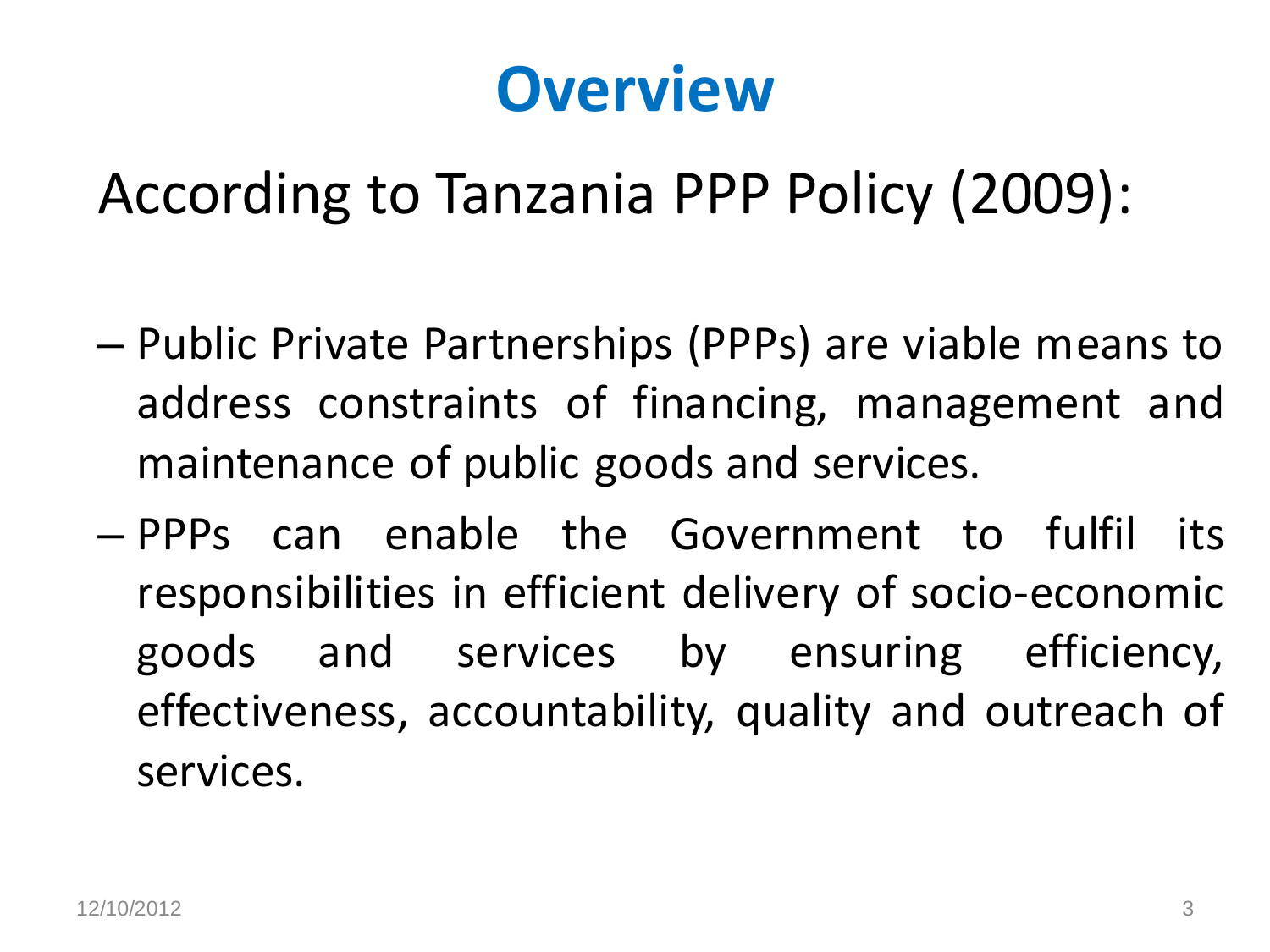#### **PPP Success Factors**

- **1. A feasible and viable project:** PPP is unable to turn bad project into good - **comprehensive feasibility study is key**
- **2.** A well-founded selection of the **PPP model** (driven by value for money assessment)
- **3. A well specified PPP Contract** (Obligation of Parties)
- 4. The private party must be induced to offer best value for money through **competitive tendering**
- **5. Efficient management** by contracting authorities during inception and implementation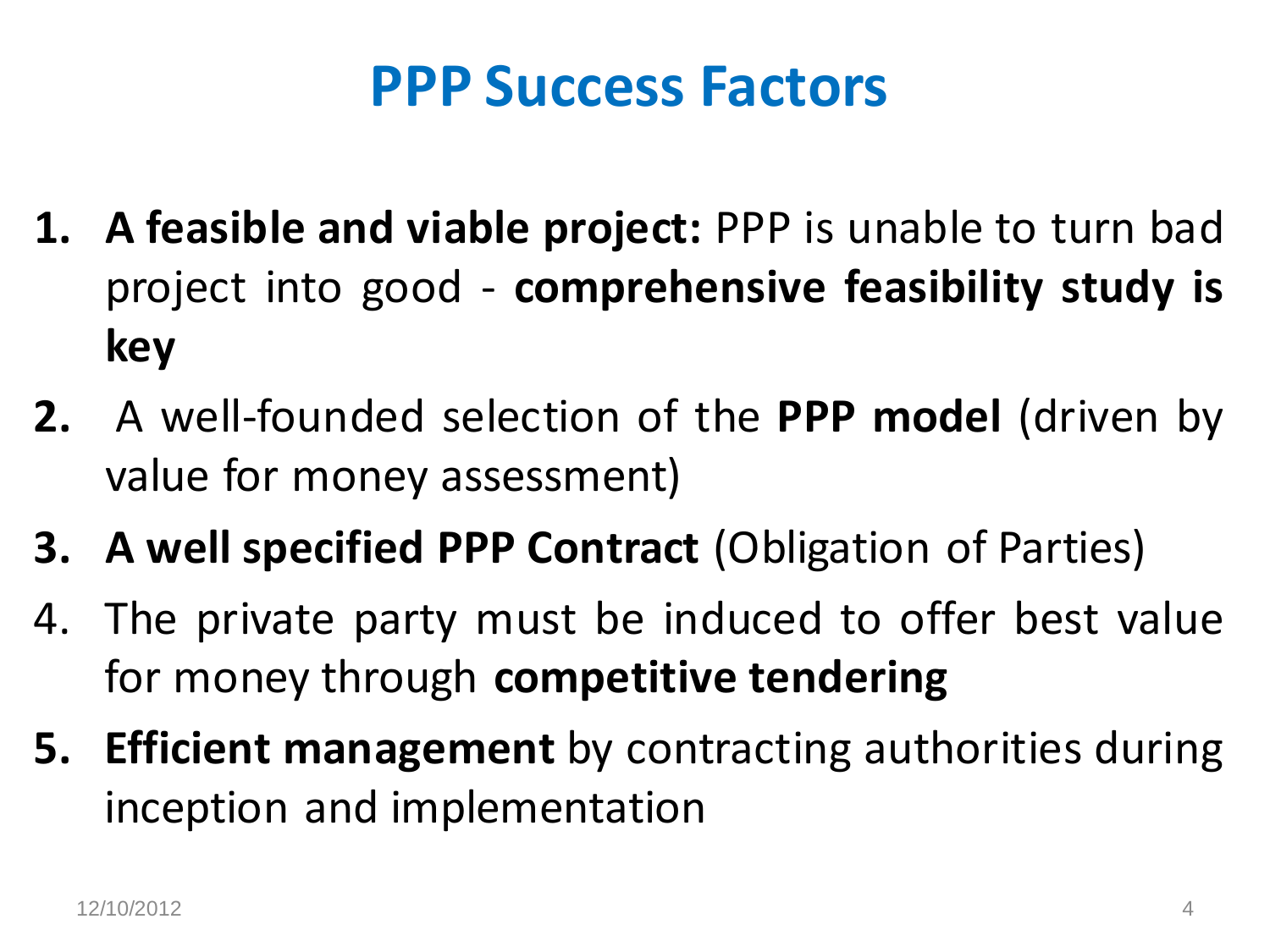### **PPP Experience in Tanzania (1)**

#### **STATUS....**

- **PPPs are not new in Tanzania, examples include:**
- $\triangleright$  TICTS container terminal concession in the Port of Dar Es Salaam in 2000
- $\triangleright$  central railway corridor concession in 2007 where concession for operation of passenger and freight services granted to RITES. Terminated due to under performance.
- Power Purchase Agreement (TANESCO)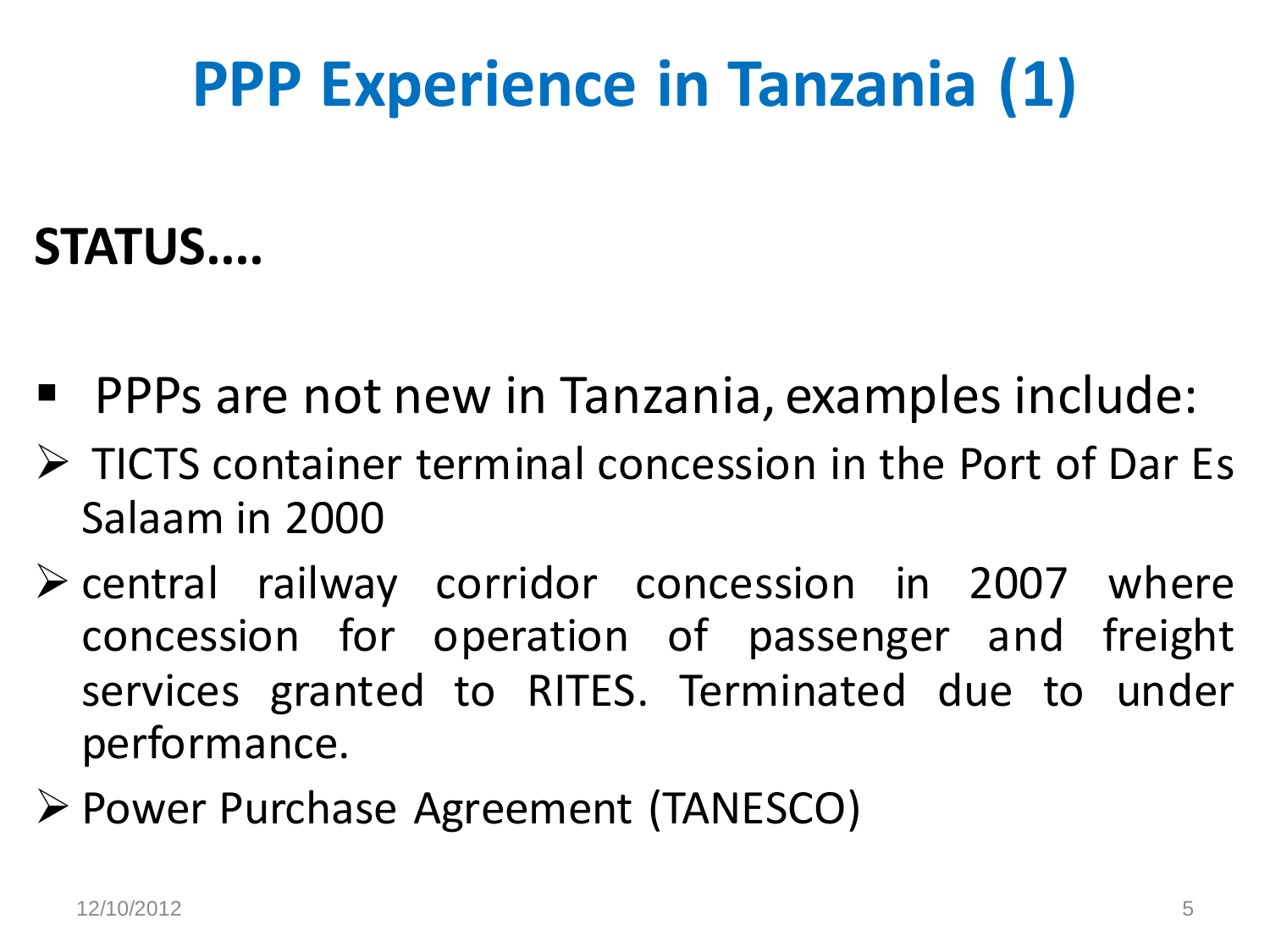# **PPP Experience in Tanzania (2)**

- **E** Limited private investment in new assets.
- The PPP projects have yielded mixed results mainly due unfavourable contract terms for the public contracting authorities.
- But there are successful stories for private sector participation in education, health and telecoms which are not formal PPP modes.
- $\blacksquare$  In case of failures, the results were due to absence of a legal and institutional framework specifically designed for *long-term* contractual cooperation between public and private sectors.
- These challenges are now mitigated by the enabling PPP environment which has been developed.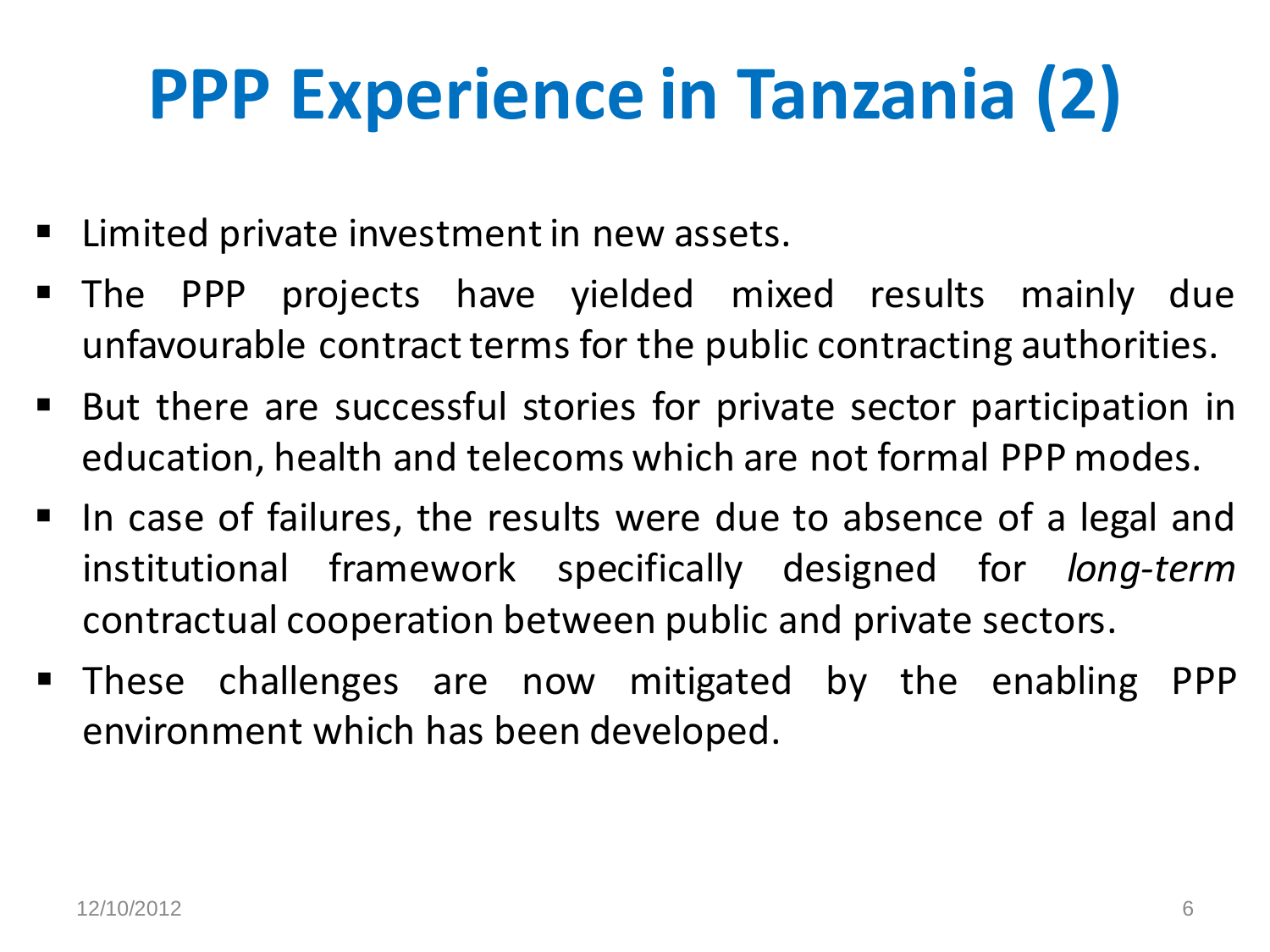# **Tanzania's PPP Framework (1)**

- Public-Private Partnership Policy-2009.
- **PPP Act, 2010**
- **PPP Regulations, 2011**
- Public Procurement Act, 2011
- **PPP Implementation Strategy being finalized**
- PPP Operational Guidelines being finalized
- Draft Financial Manual being finalized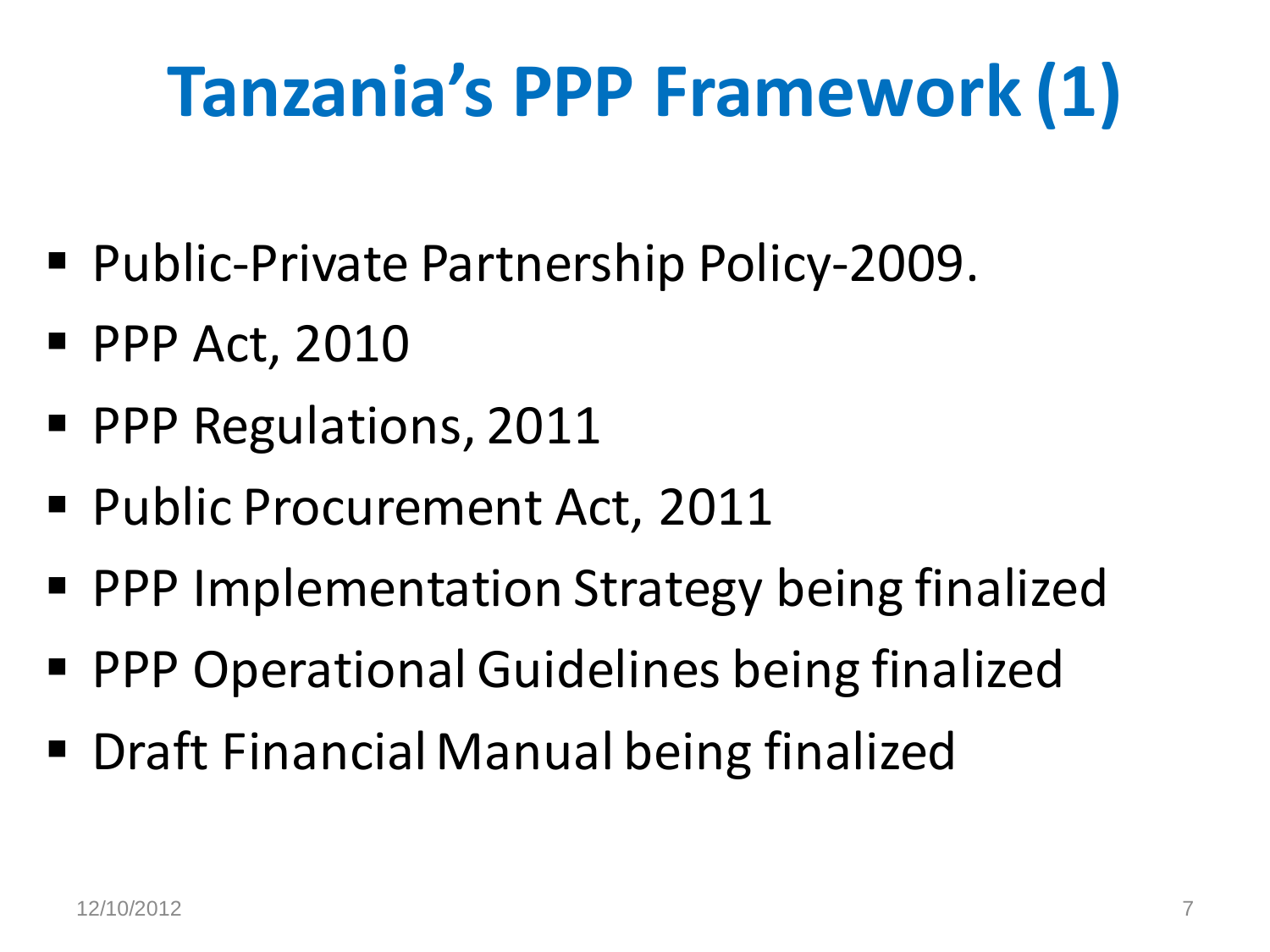### **PPP Framework (2)-The Units**



- Assessment of PPP projects submitted to it by CAs and recommend PPP FU
- Examine request for proposals
- Coordinate all PPP projects
- Advice contracting authority on PPPs
- Develop guidelines in all PPP matters
- PPP awarenessin Tanzania

 Deals with fiscal risk allocations and other financial matters once PPP Projects are submitted to it by PPP CU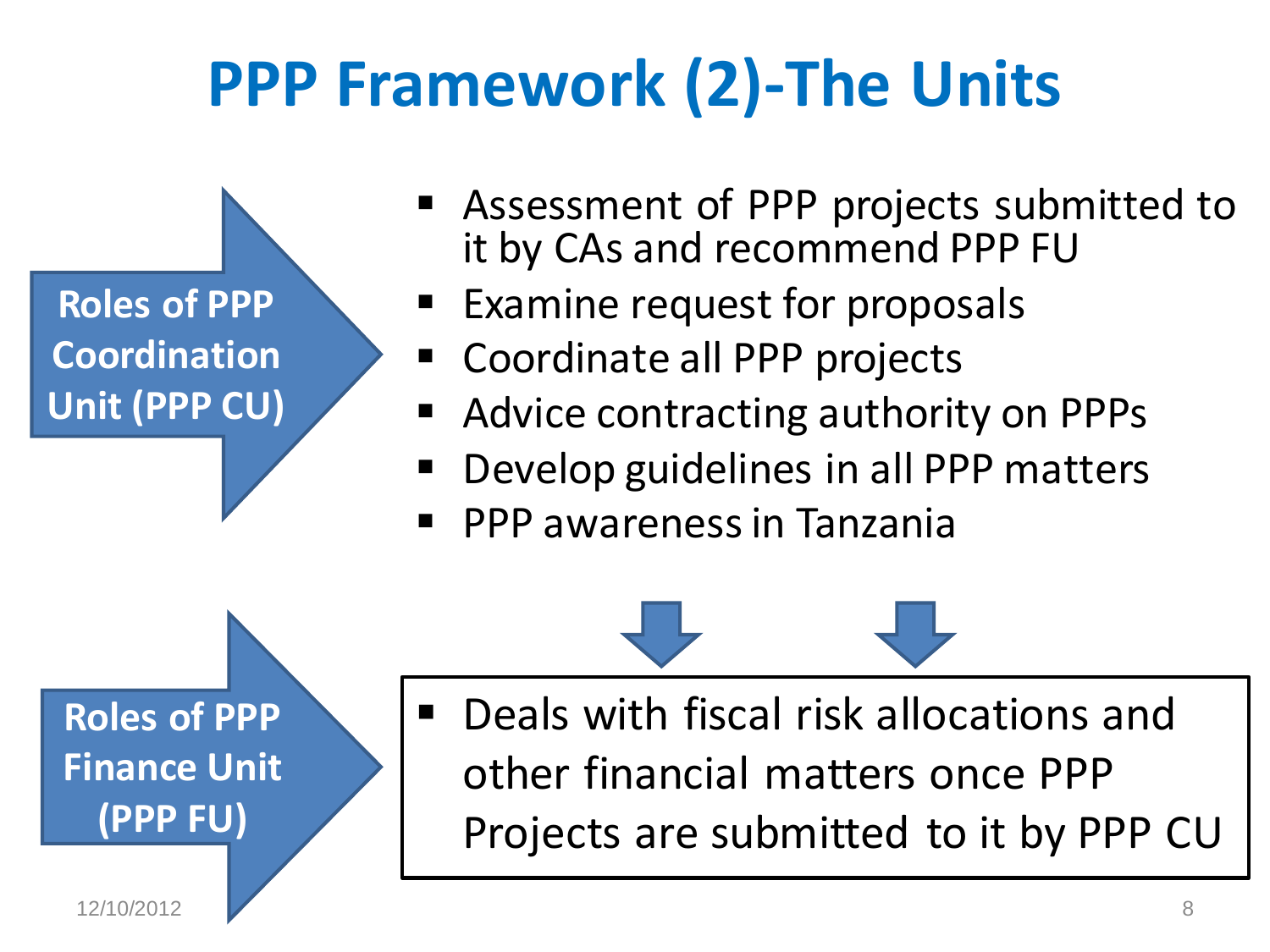**Roles of Contracting Authorities**

# **PPP Framework (3)**

- I Identify, appraise, develop and monitor a PPP project
- Undertake or cause to be undertaken a feasibility study
- Submit the proposed project together with the feasibility study to the Coordination Unit
- **Prepare a Request for proposal** after the feasibility study has been approved 12/10/2012 9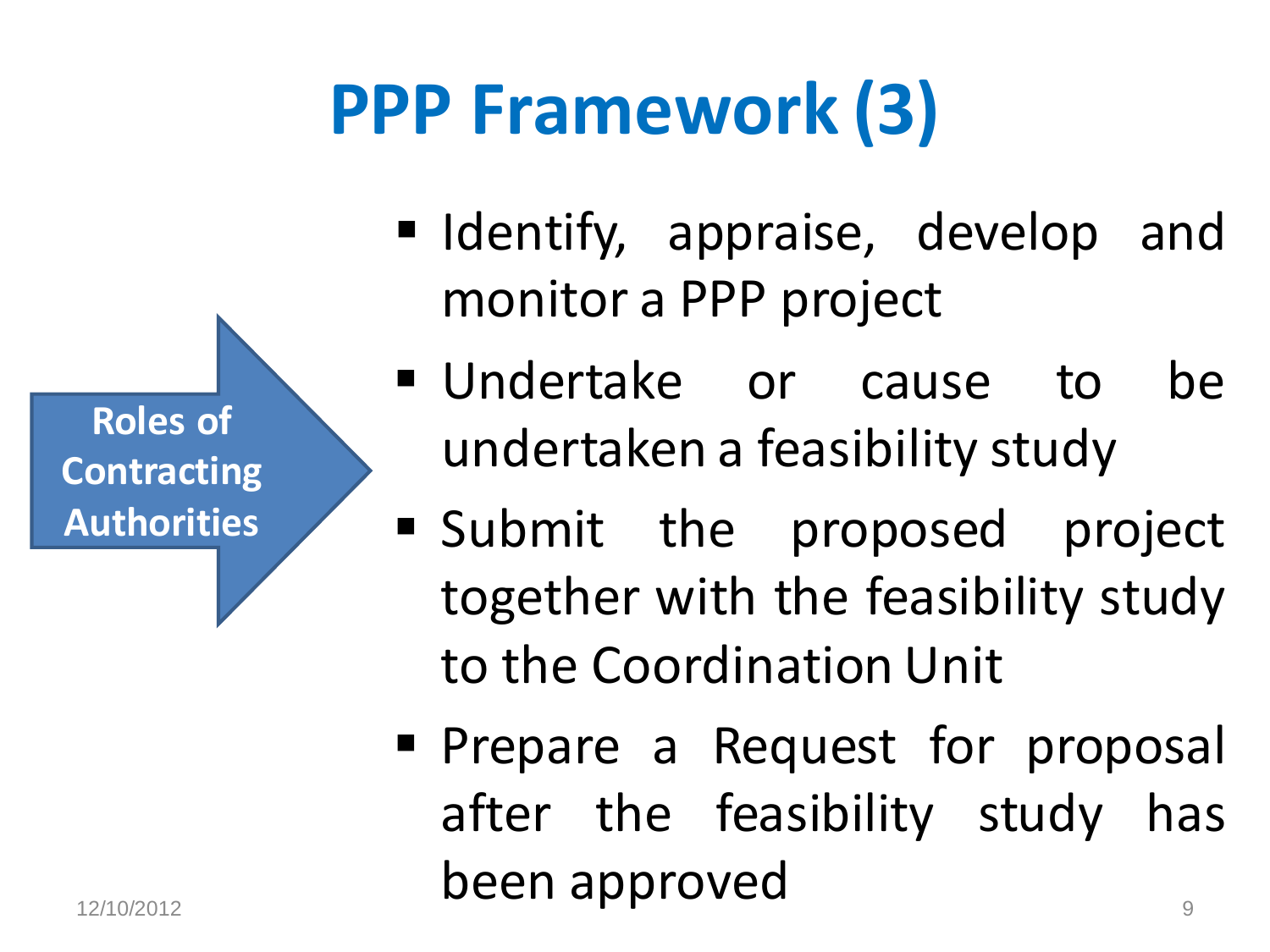### **PPP Life Cycle-Tanzania**

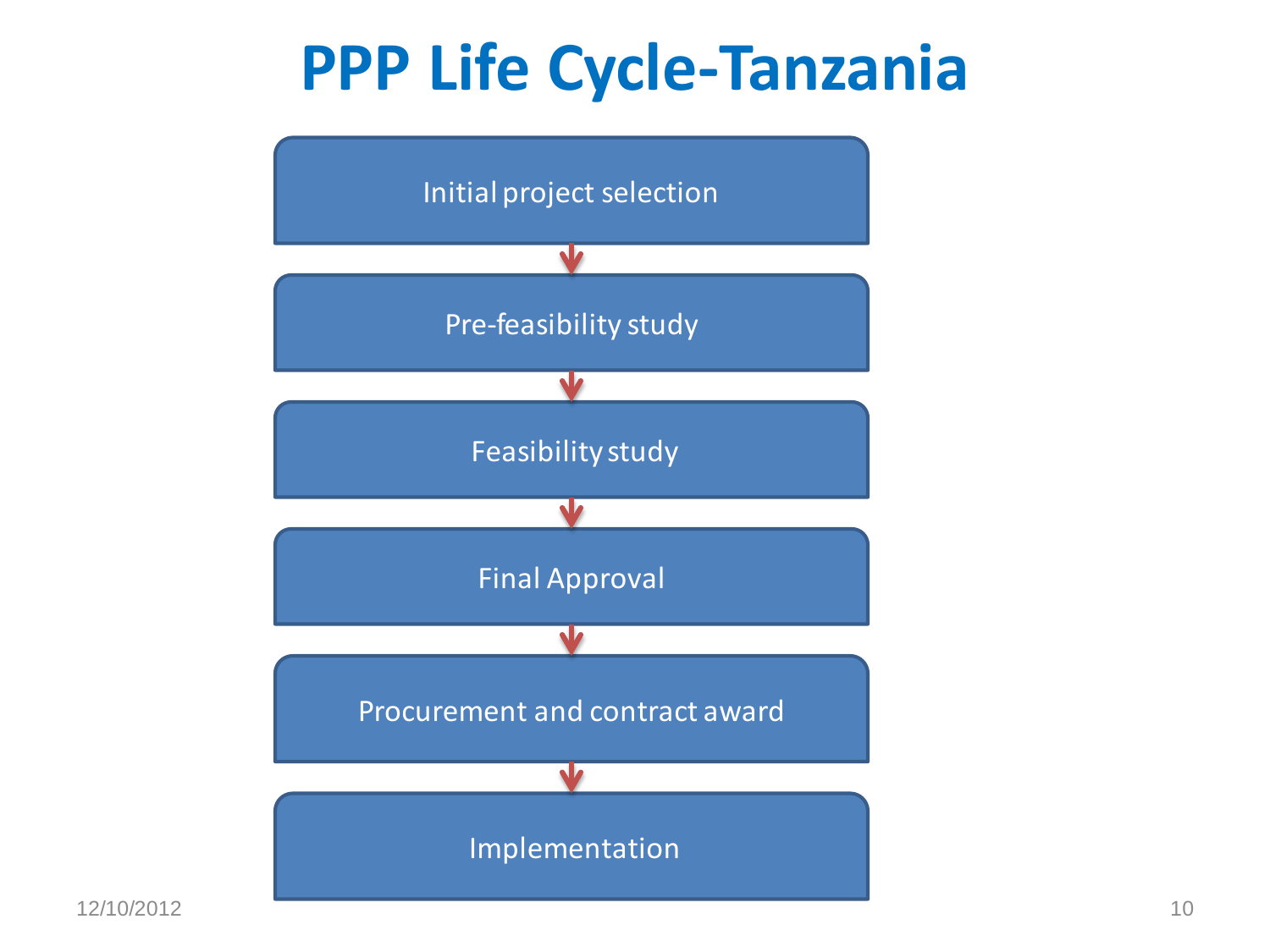## **Pipeline Projects (1)**

- The enabling environment for PPPs is the first precondition for PPP Pipelines.
- Appointment of PPP Focal Points done to manage the process. The GoT has already trained 60 PPP Managersin October-December, 2012.
- They will coordinate and champion identification of few projects that can bring us valuable experience.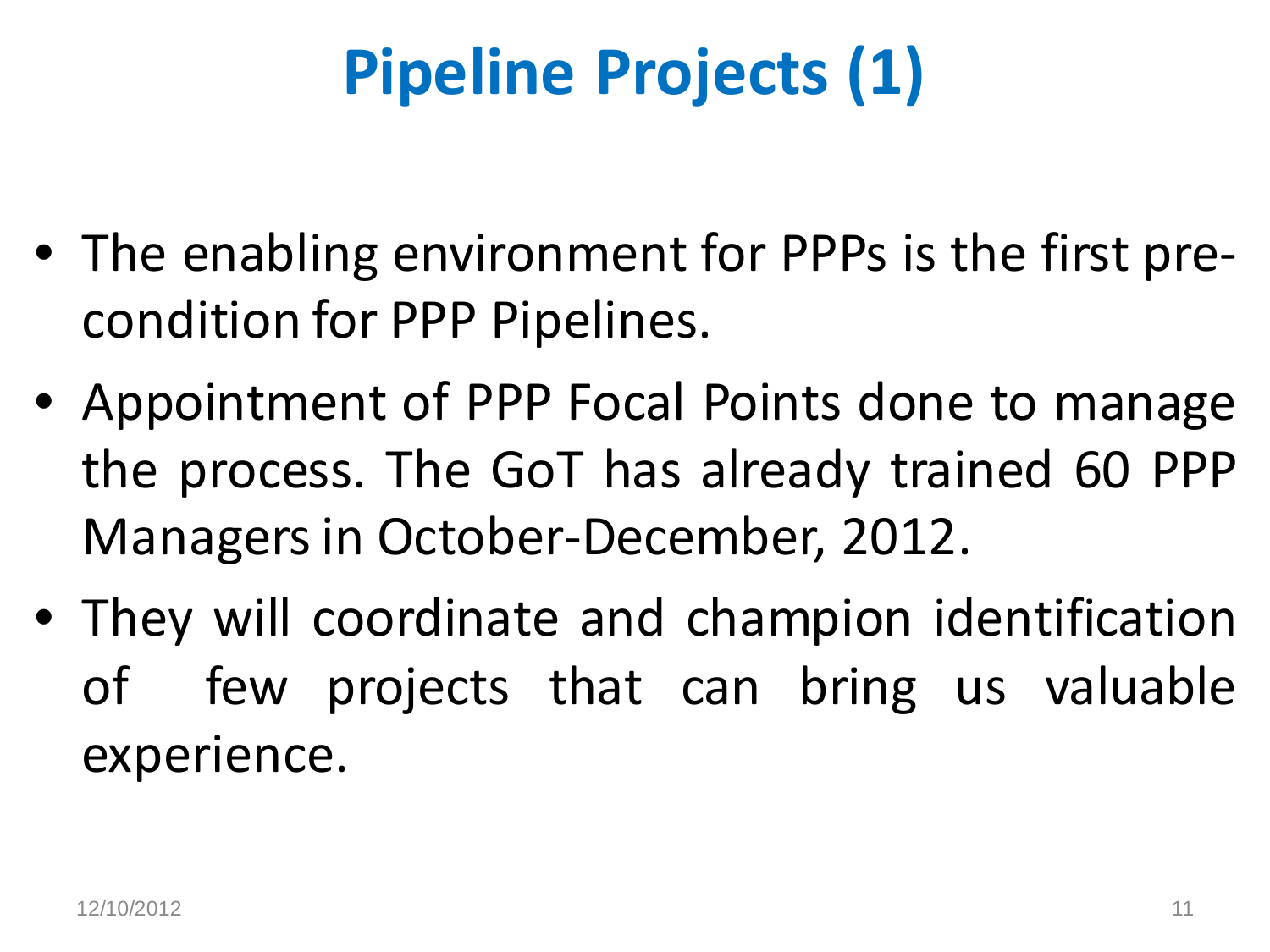#### **PPP Pipelines-Potentials**

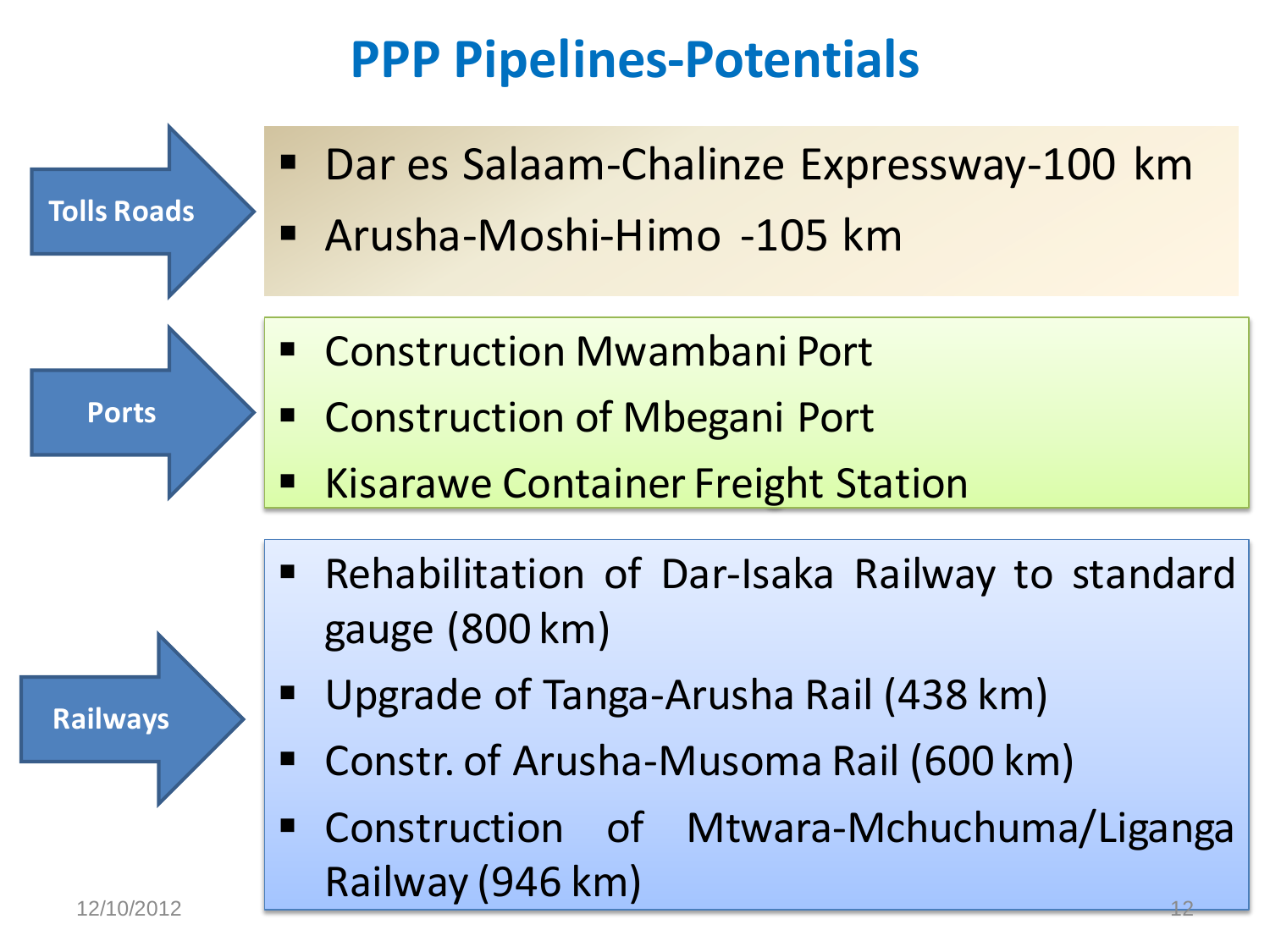## **Prospects for Future**

- Innovative approaches to use PPP as a procurement option of public goods and services.
- Careful value of money calculations as a basis to select PPP model rather than conventional procurement.
- Reliance on project finance based on cash flows to mobilize infrastructure financing such as toll roads, utilities, oil & gas, telecoms, airports, railroads etc.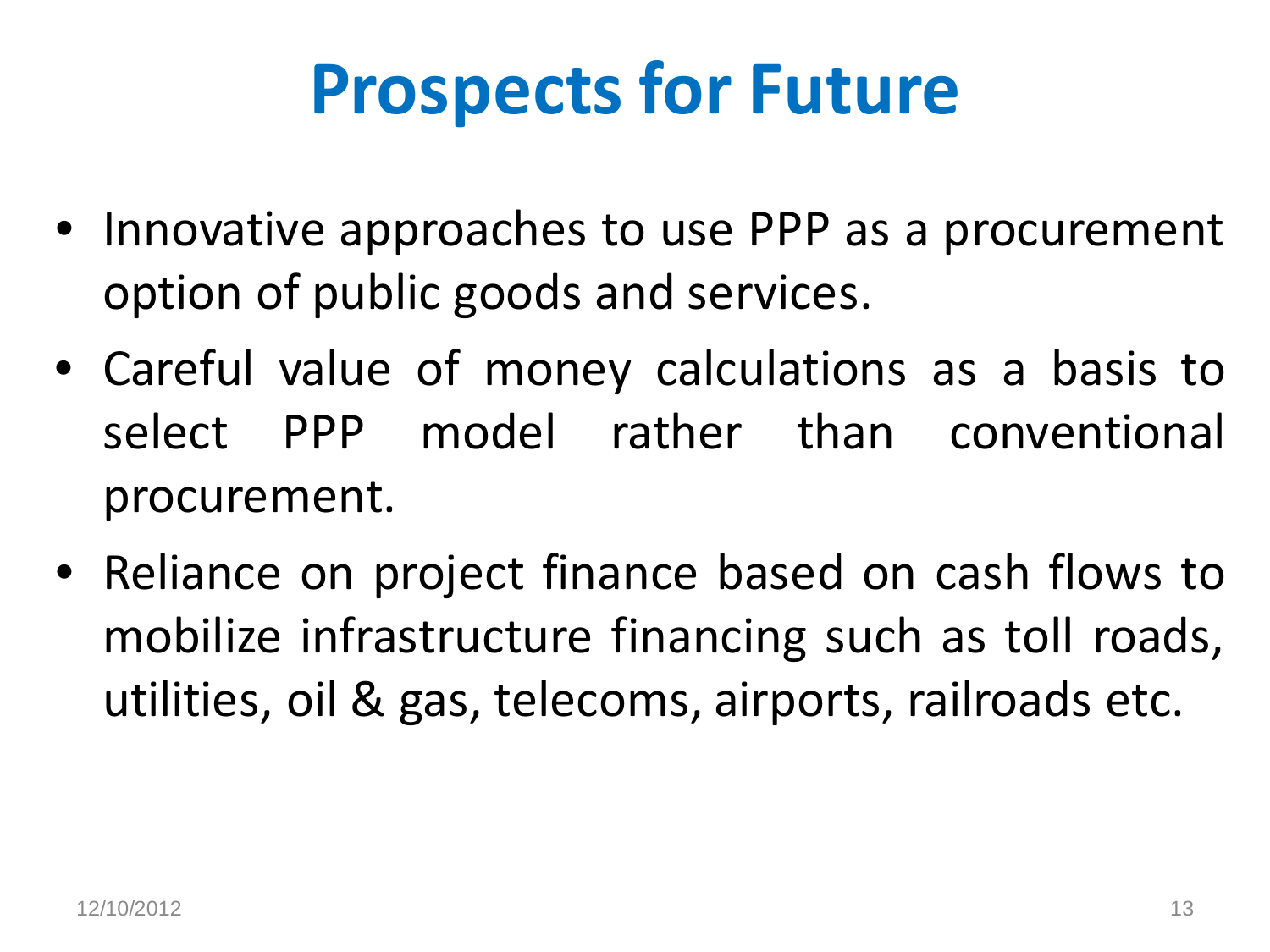### **Conclusion**

- **Enabling policy, legal and regulatory framework**
- **Establishment of PPP Units and PPP Nodes-capacity** building is central
- **PPP Development Facilities for undertaking project** identification and feasibility studies.
- Viability Gap funding to make projects financially viable.
- Strong political support at high levels of government.
- Comprehensive feasibility studies, and solicited and unsolicited proposals to be procured through competitive tendering methodologies.